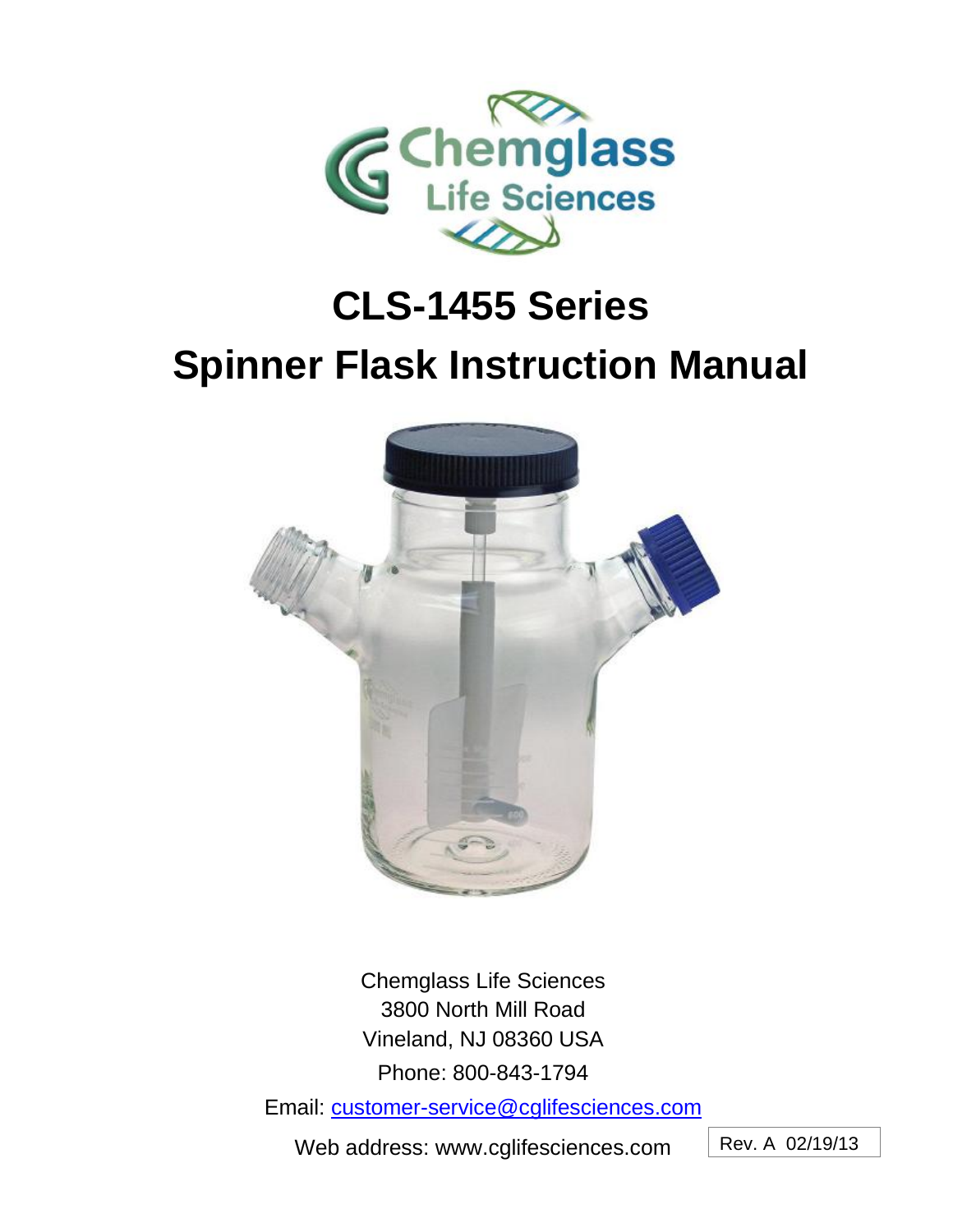## **CLS-1455 Series Spinner Flask Instruction Manual**

#### **Description:**

The Chemglass Life Sciences spinner systems are designed for long life, high efficiency and low maintenance. Spinners are the ideal environment for culturing a wide variety of cell cultures such as insect cells, hybridomas and many other suspension adapted cells.

#### **Features:**

Dimpled vessel 100mL up to 1L. 3L vessel has flat bottom. Heavy wall center port and side arms FDA approved materials

#### **Material Specifications:**

Spinner flasks are constructed of high quality components with the following specifications:

| Vessels:                 | Borosilicate type 1 glass                          |
|--------------------------|----------------------------------------------------|
| Shafts:                  | Borosilicate glass 7mm                             |
| Magnets:                 | <b>PTFE</b> encapsulated                           |
| Paddle:                  | <b>PTFE</b>                                        |
| Cap:                     | Polypropylene                                      |
| Compression fitting:     | Polypropylene                                      |
| Liner:                   | Silicone                                           |
| $O$ -ring:               | Silicone                                           |
| Material certifications: | 21 CFR 177.1550                                    |
|                          | 21 CFR 177,2600                                    |
|                          | <b>TSE\BSE Declarations</b>                        |
|                          | ASTM E-438, USP Type 1, Class A Borosilicate glass |
|                          |                                                    |

Material certifications are available upon request.

## **Manual Symbols:**



The warning symbol indicates attention to an operation that could cause injury, equipment or process damage.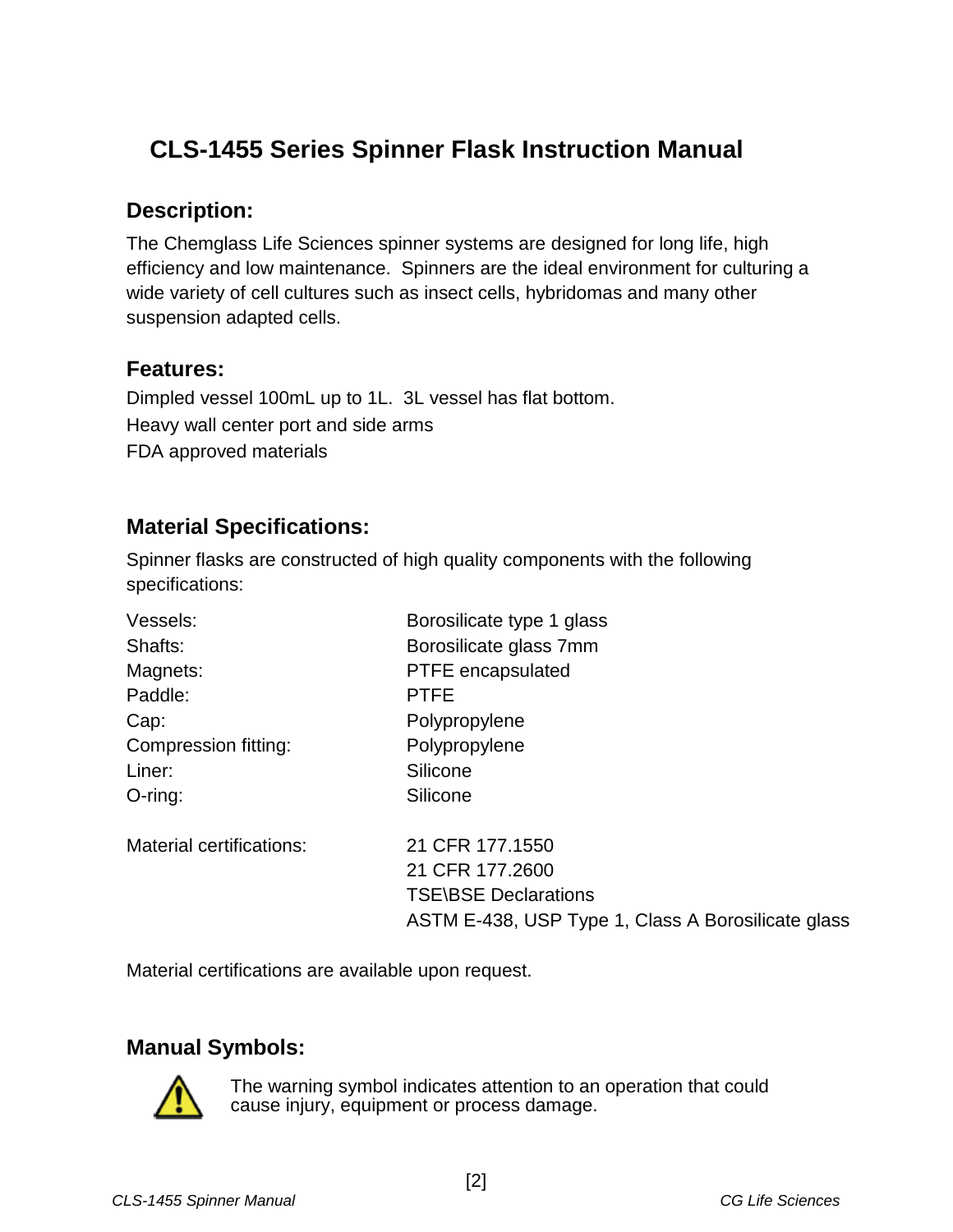#### **Operating and Assembly Instructions:**

The cap and magnet assemblies are shipped partially assembled.

#### **Glass Rod Installation (refer to Figure 1):**

Remove the magnet from the magnet holder by pushing the magnet through the holder until free. Next, remove the impeller blade by pulling it free of the magnet holder. Insert the glass shaft into the hole in the bottom of the magnet holder. Insert the silicone plug and then replace the impeller blade and re-install the magnet.





WARNING: Be careful handling the glass shaft as accidental breakage can cause injury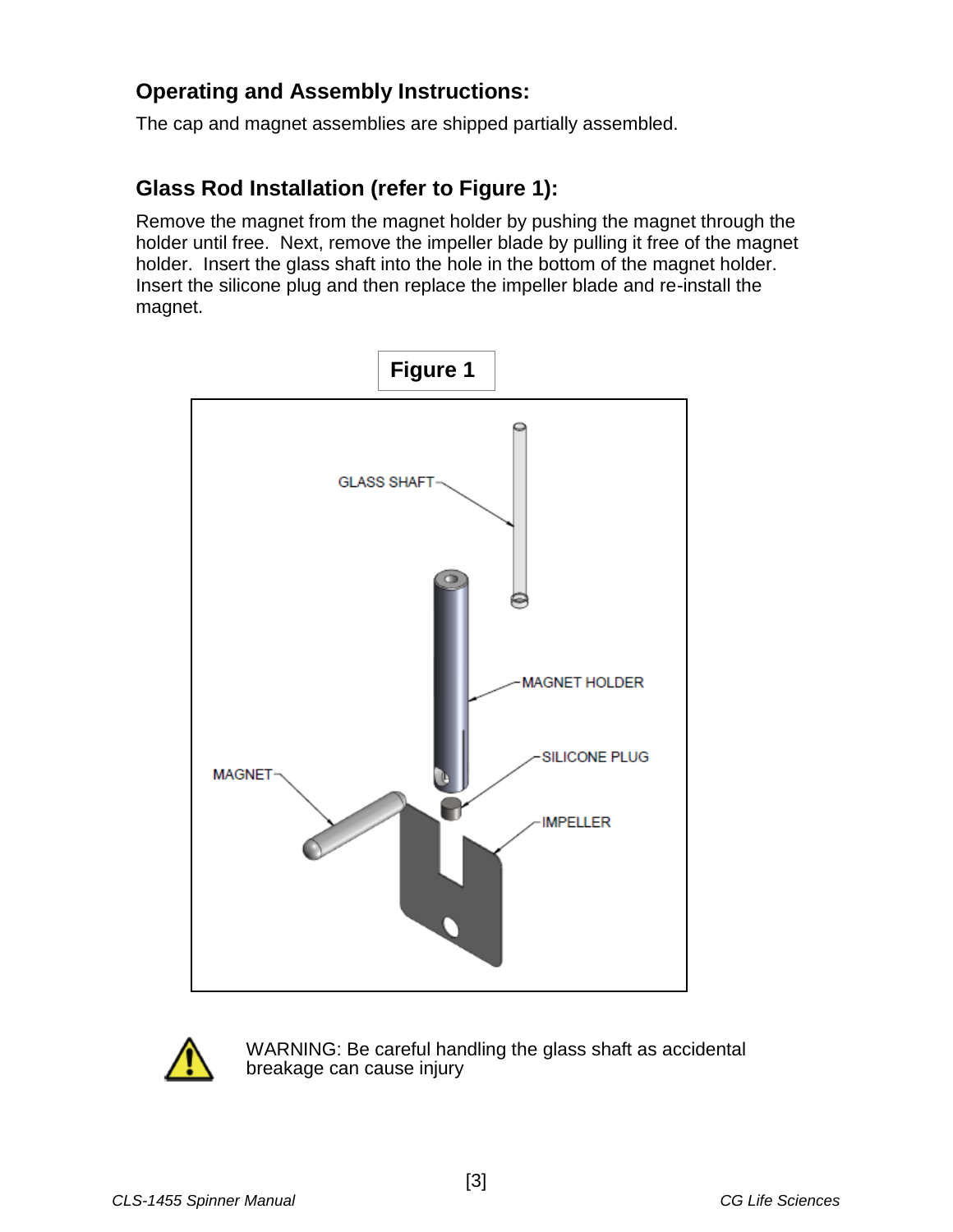## **Internal Cap Assembly (refer to Figures 2, 3, 4):**

Place the white silicone gasket in the inside of the center screw cap and thread the compression fitting body on to the cap stud. Next locate the impeller assembly and cap nut, and then insert the end of the glass shaft in the cap nut and slide the oring over the shaft. Next, loosely screw the cap nut with o-ring and glass shaft (with attached impeller assembly) to the compression fitting body. Do not fully hand tighten until the impeller assembly is adjusted to be about  $\frac{1}{4}$  inch to  $\frac{1}{2}$  inch from the bottom of the flask, then fully hand tighten (see figures 3 & 4).





WARNING: Be careful handling the glass shaft as accidental breakage can cause injury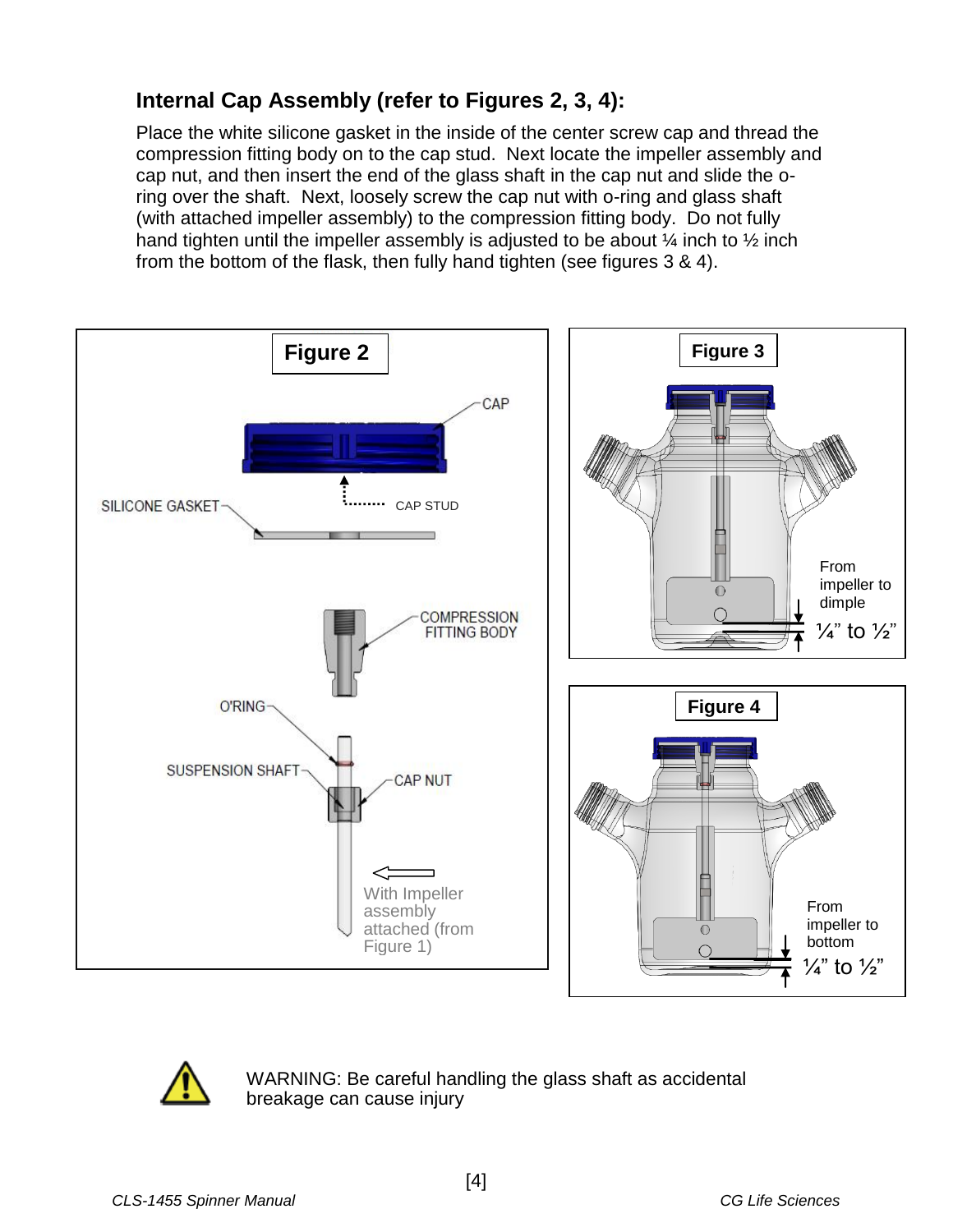



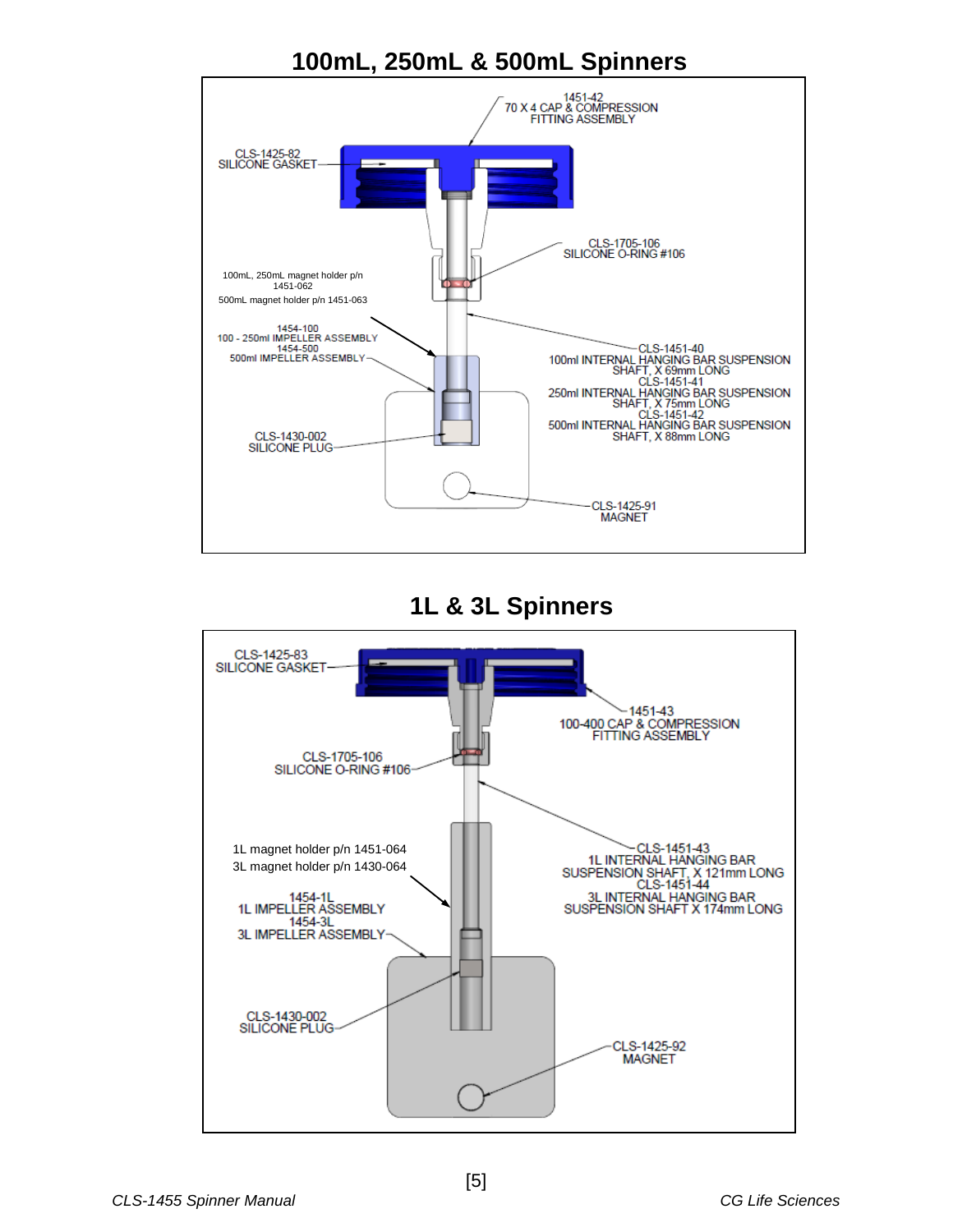### **Cleaning:**

Use a commercial cleanser approved for glass. Chemglass Life Sciences recommends item number [CLS-4752,](http://www.chemglass.com/product_view.asp?pnr=CLS-4752) 7X<sup>™</sup> and 7X-O-Matic® cleaning solutions.

Rinse all glassware as soon as possible after use.

To decontaminate ware, autoclave contaminated items in water containing cleanser.

Disassemble spinner assemblies, compression fittings and paddle assemblies for cleaning and to avoid the trapping of disinfectants and cleansers. Failure to do so may result in the release of these compounds during use with possible detrimental effects to cultures or assays.

Thoroughly rinse items in tap water then distilled or deionized water - even the smallest products. Rigorously follow your rinsing protocol.

**Do not use glassware that is scratched, chipped or cracked for centrifugation, pressure, vacuum, heating or freezing. Breakage may result.**

#### **Sterilizing:**

To prevent warping of the top cap and magnet holder, it is recommended that the flask be autoclaved in the standing position only. In large vessels, place a few ml of distilled water in the flask to generate additional steam in the vessel. Place approximately 20 ml of water (or PBS buffer) for each 10 liter of flask volume and autoclave @ 121C for 15 to 30 minutes.



**Make sure that the vessel is vented so that pressure or vacuum will not build up and cause vessel to explode or implode.**

## **Chemglass Life Sciences Warranty and Limitation of Liability**

#### **Guarantee:**

Chemglass Life Sciences, herein known as CGLS, warrants the equipment to be free from all defects and guarantees acceptable performance assuming the equipment has been installed in accordance with the instructions provided by CGLS, and has been used for the specific design purpose, and has been maintained according to the maintenance instructions accompanying the equipment or other CGLS published documents. The warranty period is for one year from the date of sale. If the unit is determined to have a defect in materials or workmanship, then it will be repaired or replaced at no charge.

*NOTE: THE MAGNET HOLDER (P/N'S: 1451-062, 1451-063, 1451-064, 1430-064) WILL WEAR OVER TIME AND SHOULD BE INSPECTED AND REPLACED PERIODICALLY*